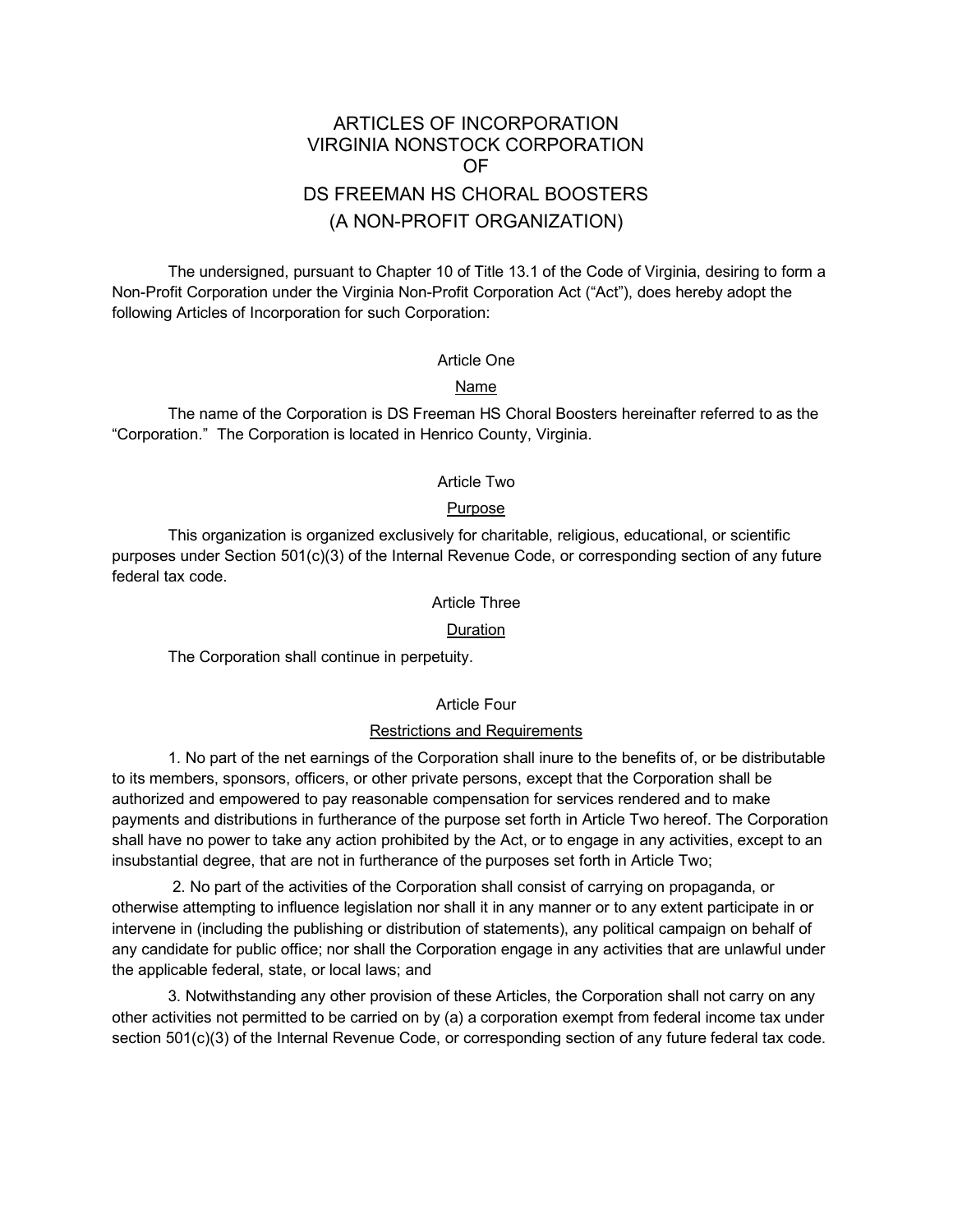# Article Five

#### Membership

The Corporation shall have two classes of members whose provisions shall be set forth in the corporation's bylaws. The Corporation shall not practice discrimination on the basis of race, color, sex, age, national or ethnic origin, or creed in any of its activities, or violate the terms of any applicable Federal or Virginia state law pertaining to discrimination.

### Article Six

# Initial Registration Office and Agent

The physical address of the initial registered office of the Corporation, located in Henrico County, is 8890 Three Chopt Road, Henrico, VA 23229. The name of the initial registered agent at such address is Victor A. Shaheen. The initial registered agent is an individual who is (1) a resident of Virginia and (2) a member of the Virginia State Bar.

#### Article Seven

## Principal Office

The address of the principal office of the Corporation is located in Henrico County Virginia at DS Freeman High School, 8701 Three Chopt Road, Henrico, VA 23229

# Article Eight

## Board of Directors

The management of the Corporation is vested in its Board of Directors and such committees that the Board may from time to time, establish. The Board of Directors is hereby empowered to exercise all such powers and do all such acts and things as may be exercised or done by the Corporation, subject, nevertheless, to the laws of the Commonwealth of Virginia, these Articles of Incorporation and the Bylaws of the Corporation.

The directors of the corporation shall be elected by the members at the Annual Meeting, at which time the members shall elect the number of directors whose terms have expired. The number of Directors of the Corporation shall be not less than 4 nor more than 8.

No Director may serve more than two consecutive one-year terms; provided that if a Director's term limit conflicts with the term of an officership in which such Director is then serving during such Director's term, the term limit shall be extended to allow such Director to fulfill such officership. Additionally, any Director who has served two consecutive one-year terms shall be eligible to be reelected to the Board for additional terms after taking at least one year off from serving as a voting Director. Any Director whose term has expired shall continue in office notwithstanding such expiration until his or her successor shall have been duly elected and qualified and he or she may during such term of office exercise all rights, powers and privileges pertaining thereto.

The initial Board of Directors will consist of the following four (4) persons who shall act until their successors are duly chosen and qualified:

Sara Martin, President Amy Boyle, Vice President Tricia Motley, Secretary Coates Carter, Treasurer